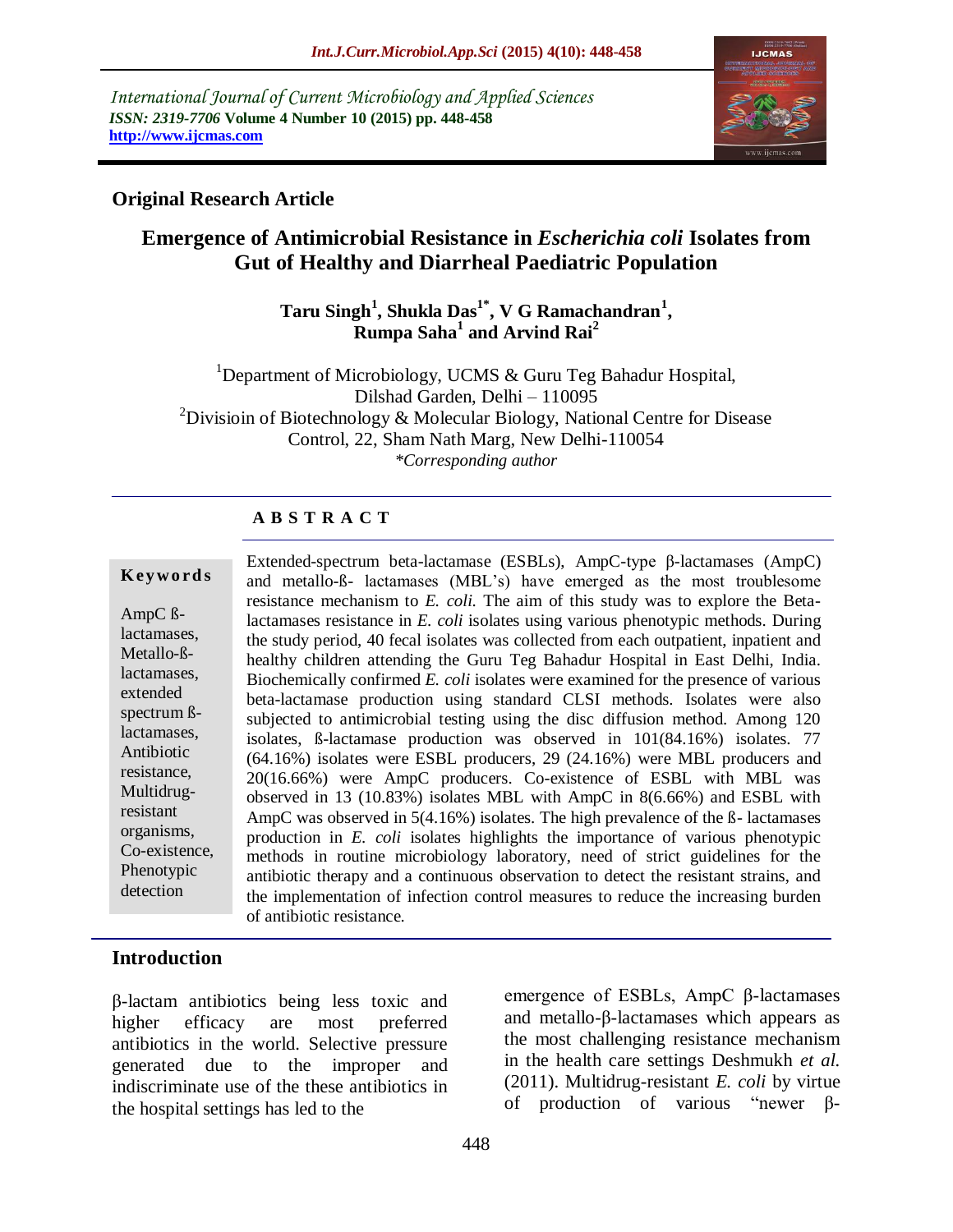lactamases" is capable of hydrolyzing a wide range of β-lactam antibiotics and confers resistance to many classes of antibiotics. (Livermore, 2003; Khan *et al.,* 2008). The production of ESBL's and AmpC β-lactamases occurs simultaneously and AmpC β-lactamases may be cotransferred with the plasmids, thus accelerating the fluoroquinolone and the aminoglycoside resistance (Livermore, 2009). Because of the ability of Metallo beta-lactamases to hydrolyze almost all drugs including carbapenems along with aminoglycosides and fluoroquinolones. They are important and possess an ability to rapidly disseminate as they are plasmid mediated (Walsh *et al.,* 2005). β-lactamases are of significant concern because they confine therapeutic preferences, cause treatment failures and are increasing worldwide (Khan *et al.,* 2008). The detection of the AmpC beta-lactamases mediated resistance in the clinical microbiology laboratory poses a problem, because their phenotypic tests are not standardized. Several phenotypic methods for AmpC detection have been described (Upadhyay, 2010; Polsfuss, 2011; Pasteran, 2010). The present study assisted in determining the prevalence rates of the multidrug resistant *E. coli* expressing β-lactamase enzymes, as residents of gut flora in paediatric patients suffering from diarrhea and in healthy children.

### **Material and Methods**

**Clinical specimens:** The study population included three groups. Group 1 comprised of 40 children with acute diarrhea (less than 72 hour duration) attending the Out Patient Department services of a tertiary care hospital and not receiving any antibiotic. Group 2 comprised of 40 hospitalized children and receiving antibiotics (oral or I/v for 72 hr or more) for reasons other than diarrhea. Children in this group were

receiving antibiotics like monocef, ampicillin, chloromycin, amikacin, vancomycin, ampicillin  $+$  chloromycin for complaints like pneumonia, enteric fever, meningitis, respiratory tract infection, malaria etc. Group 3 represented the healthy controls of 40 children below 5 years of age who are not suffering from diarrhea or any other diseases. Informed consent form was collected from all the participants. The study protocol was approved by institutional ethical committee.

**Sample processing:** Fresh stool samples were collected and inoculated on media as per standard laboratory methods and *E. coli* was identified based on phenotypic characterization (Koneman *et al.,* 1997; Colle *et al.,* 1996).

**Antibiotic susceptibility test**: The antimicrobial susceptibility testing of the isolates was performed by the Kirby Bauer disc diffusion method (CLSI, 2013). The following antibiotics were tested: norfloxacin (10ug), cefotaxime (30ug), imipenem (10ug), meropenem (10ug), ceftazidime (30ug), azetronam (30ug), nalidixic acid (30ug), amoxicillin (20/10ug), gentamycin (10ug), ciprofloxacin (5ug), ampicillin (10ug), amikacin (30ug), polymixin B (300u), cefotaxime + clavulanic acid (30/10ug), ceftriaxone (30ug) and Piperacillin+tazobactam (100/10ug). Phenotypic methods for Beta lactamase detection were followed as per standard guidelines for screening tests and confirmatory tests. Phenotypic methods for screening and confirmation of β-lactamase detection were followed as per standard guidelines (Samaha Kfoury and Araj, 2003).

### **Phenotypic methods for screening and confirmation of Beta lactamases**

**ESBL** - Phenotypic screening for ESBL production was performed on *E. coli*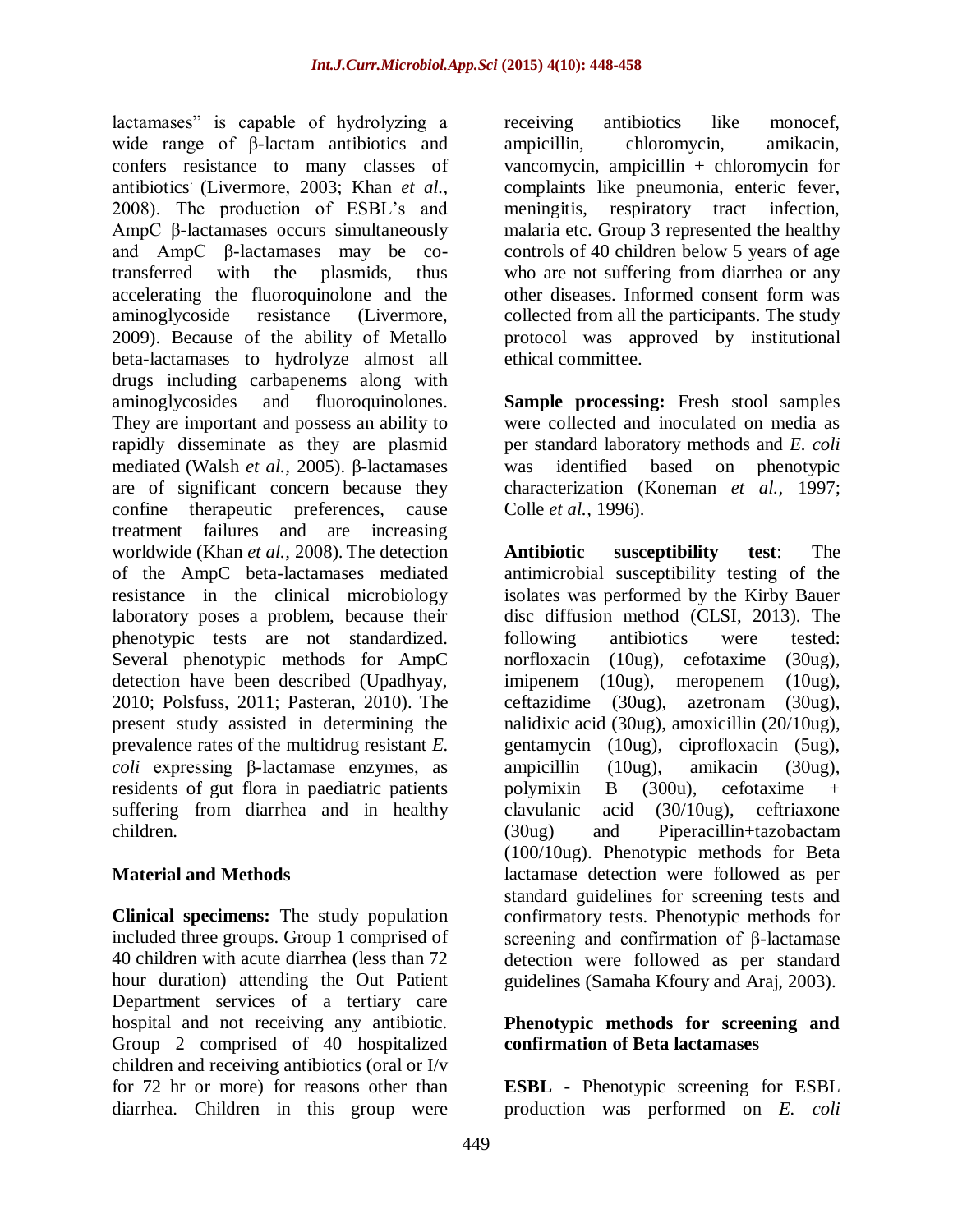isolates. Recordings of the zone diameters of ceftazidime/cefotaxime/ceftriaxone/aztreonam were performed by disc diffusion test on Mueller Hinton Agar plates using CLSI guidelines (CLSI, 2006; CLSI, 2013). Any isolate showing a reduced (resistant) zone diameter was included for confirmatory testing.

**Confirmation -** Double Disk Synergy Test (DDST) was performed on isolates resistant to ceftazidime/ cefotaxime/ ceftriaxone/ aztreonam by placing disks of ceftazidime (30 μg) or cefotaxime (30 μg) discs at a distance of 20 mm from the ceftazidime+clavunate (20/10 μg) disc; a enhanced zone of inhibition  $>$  or  $=5$ mm towards ceftazidime/clavunate (20/10 μg) disc was considered as positive for ESBL production (M'Zali *et al.,* 2000).

**AmpC -** For AmpC screening a 30ug cefoxitin disk was placed on Mueller Hinton agar plate with lawn culture of *E. coli,* zone diameters less than 18mm was selected for confirmation of AmpC production.

**Confirmation - AmpC disk test**: Tris-EDTA disk was rehydrated with 20 μl of saline and 4–5 colonies of the test isolate were inoculated on the disk. The inoculated disk was then placed beside a cefoxitin disk on a Mueller Hinton agar plate inoculated with a lawn of *E. coli* ATCC 25922 and incubated overnight. A positive test appears as a flattening or indentation of the cefoxitin inhibition zone near the test disk while a negative test has an undistorted zone (Black *et al.,* 2005).

**Boronic acid disk test method:** a 30ug cefoxitin disk was supplemented with 300ug phenyl boronic acid. An organism that demonstrated a defined increase( $\ge$ /=5mm) in zone diameter around the antibiotic disk with added inhibitor compound compared to that with antibiotic containing disk alone

was considered to be AmpC producer (Thomson, 2010)**.**

**Disk approximation method -** Use of disk approximation technique to detect inducible AmpC activity was tested using ertapenem (10ug), cefoxitin (30ug) and amoxicillinclavulanic acid disks (20/10ug) as the inducing substrates and ceftazidime (30ug) disk as the reporter substrate. Disks were placed at a distance of 20mm, and any obvious blunting or flattening of the zone of inhibition between ceftazidime disk and the inducing substrates was interpreted as a positive result for AmpC (Thomson, 2010; Jacoby, 2009).

**MBL**-screening was performed in all isolates for imipenem/ ertapenem/ meropenem (10ug) resistance by disc diffusion method.

**Confirmation-Combined disc diffusion test:** Two 10 μg ertapenem (ERT) discs were placed at a distance of 20mm on a lawn culture of the isolate and 10 μl of 0.5 M EDTA solution was added to one ertapenem disc. A plain EDTA disc can also be placed separately on the same plate to detect its inhibitory effect on test isolates. The zone of inhibition around ERT discs alone and those with EDTA will be compared after 16-18 hours. An increase in zone size of at least 5 mm  $\ge$  around the ERT-EDTA disc as compared to ERT disc alone was recorded as a positive result (Marchiaro *et al.,* 2005).

**Modified Hodge test:** An IMP/ERT disc (10 μg) was placed at the centre of the lawn of an overnight culture suspension of Escherichia *coli* ATCC 25922, adjusted to one-tenth turbidity of the 0.5 McFarland standards. The test isolates was streaked heavily from the edge of the disc to the plate periphery. The presence of a clover-leaf shaped zone of inhibition was interpreted as production of MBL (Lee *et al.,* 2001).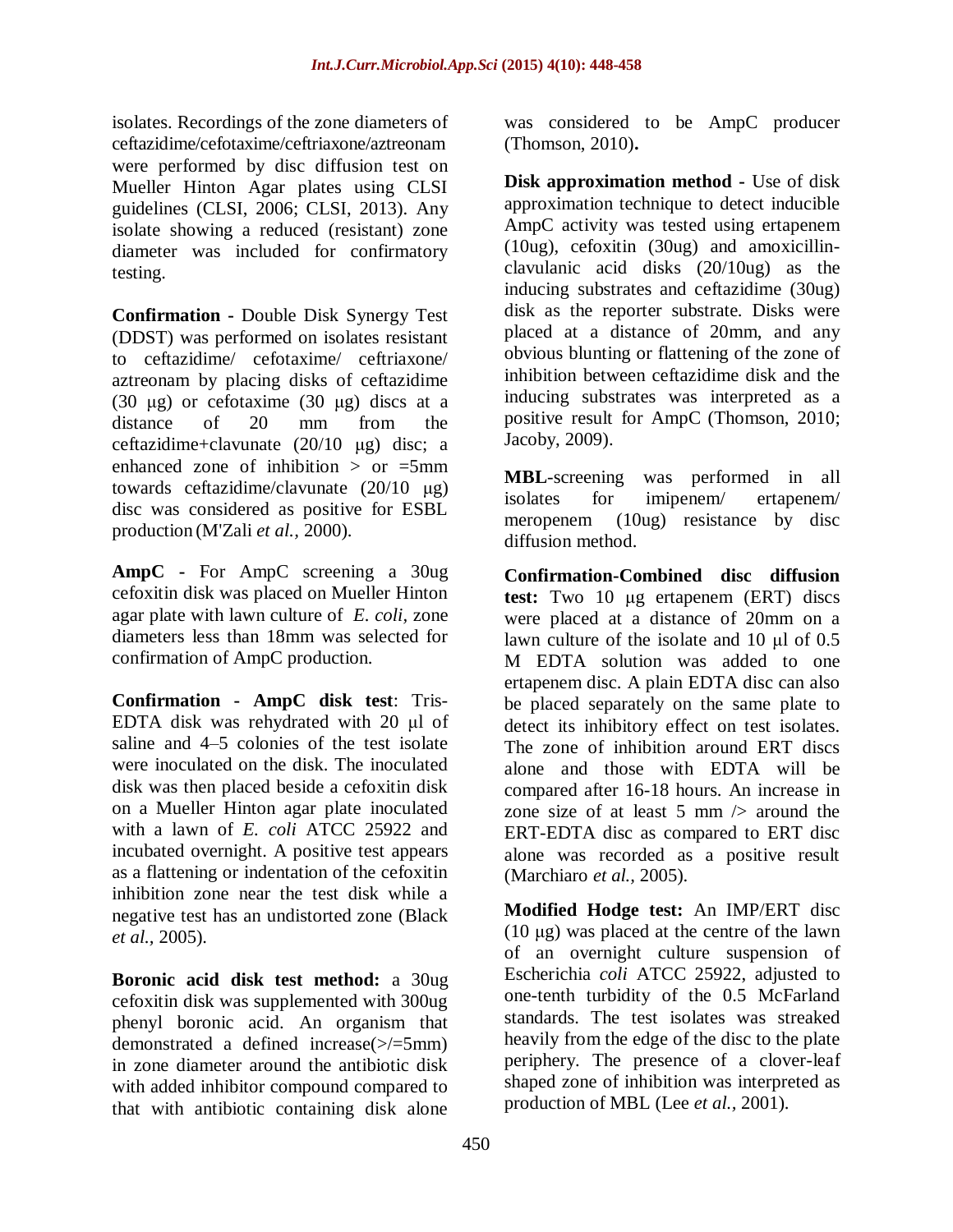Out of 120 *E. coli* isolates, 106 (39, 40 and 27) were found as diarrheagenic *E. coli* by multiplex PCR in three groups respectively (data not shown).

### **Statistical analysis**

All outcome data were analyzed using Statistical Package for Social Sciences (SPSS; Version 20.0). The differences between resistance patterns of *E. coli* isolates were determined; chi square test was used to determine the proportion. All Pvalues were based on 2-tailed tests of significance where P<0.05 was considered statistically significant.

### **Results and Discussion**

Demographic profiles of all independent variable factors (breast feeding, dehydration, socio economic status, clinical features and duration of diarrhea) was done for all the participants enrolled in the study as shown in table 1. P value was found to be highly significant for dehydration levels and clinical status between three groups.

Table 2 depicts the confirmatory test for various beta- lactamases. Out of 120 isolates tested, 101(84.16%) *E. coli* isolates revealed ß-lactamase production in all the three clinical groups. As shown in table 3, a total of 77 (64.16%) isolates were ESBL producers, 29 (24.16%) isolates were MBL producer by combined disk diffusion test and Modified Hodge test each.

AmpC was detected in 20 (16.66%) *E. coli* isolates by both zone indentation and boronic acid disk test method while 17 (14.16%) isolates were positive by disk approximation test. MBL and AmpC production was more frequently detected in healthy group as compared to study subjects. For AmpC detection, boronic acid disk test method was found to be more easy and

consistent when repeated.The co-production of ESBL/MBL/ AmpC ß- lactamases together was not observed in any isolate in all the three groups. Co production of ESBL and MBL was maximum in group 2 (20%) followed by 10% and 2.5% in group 3 and 1 respectively, coproduction of MBL and AmpC was maximum in diarrheal group 10% followed by 5% each in group 2 and 3 and the co production of ESBL and AmpC was observed in group 1 and 2 only with 2.5% and 10% respectively.

Antibiotic resistance profile of *E. coli* isolates (Figure 1) showed that most isolates were sensitive to polymixin  $B(P=1.000)$ , ceftriaxone (P=1.000), amoxicillin (P=0.772) and cefotaxime+ clavulanic acid (P=1.000). Maximum resistance was shown towards cefotaxime  $(P=0.01)$  followed by ciprofloxacin  $(P=0.740)$  and norfloxacin (P=0.709) in OPD/IPD isolates as compared to controls. The isolates from control group showed maximum resistance to ciprofloxacin followed by norfloxacin and cefotaxime. Other antibiotics which were found to be statistically significant were ceftazidime( $P=0.006$ ), azetronam ( $P=0.046$ ), nalidixic  $\alpha$ cid(P=0.01), amoxicillin, gentamycin (P=0.001), amikacin (P=0.01), and Piperacillin+tazobactam (P=0.037).

This study emphasized on the presence of resistant phenotypes for a range of antimicrobial classes with a focus on betalactamase producers. Broad spectrum betalactams resistance mediated by extended spectrum  $\beta$ -lactamase (ESBL), AmpC and metallo beta lactamase (MBLs) enzymes are an increasing problem worldwide. βlactamases are encoded either by the chromosomal or plasmid mediated genes (Mary *et al.,* 2005). The infections caused by multidrug-resistant DEC *E. coli* that produce various β lactamase enzymes have been reported in recent past in developing countries and they are associated with a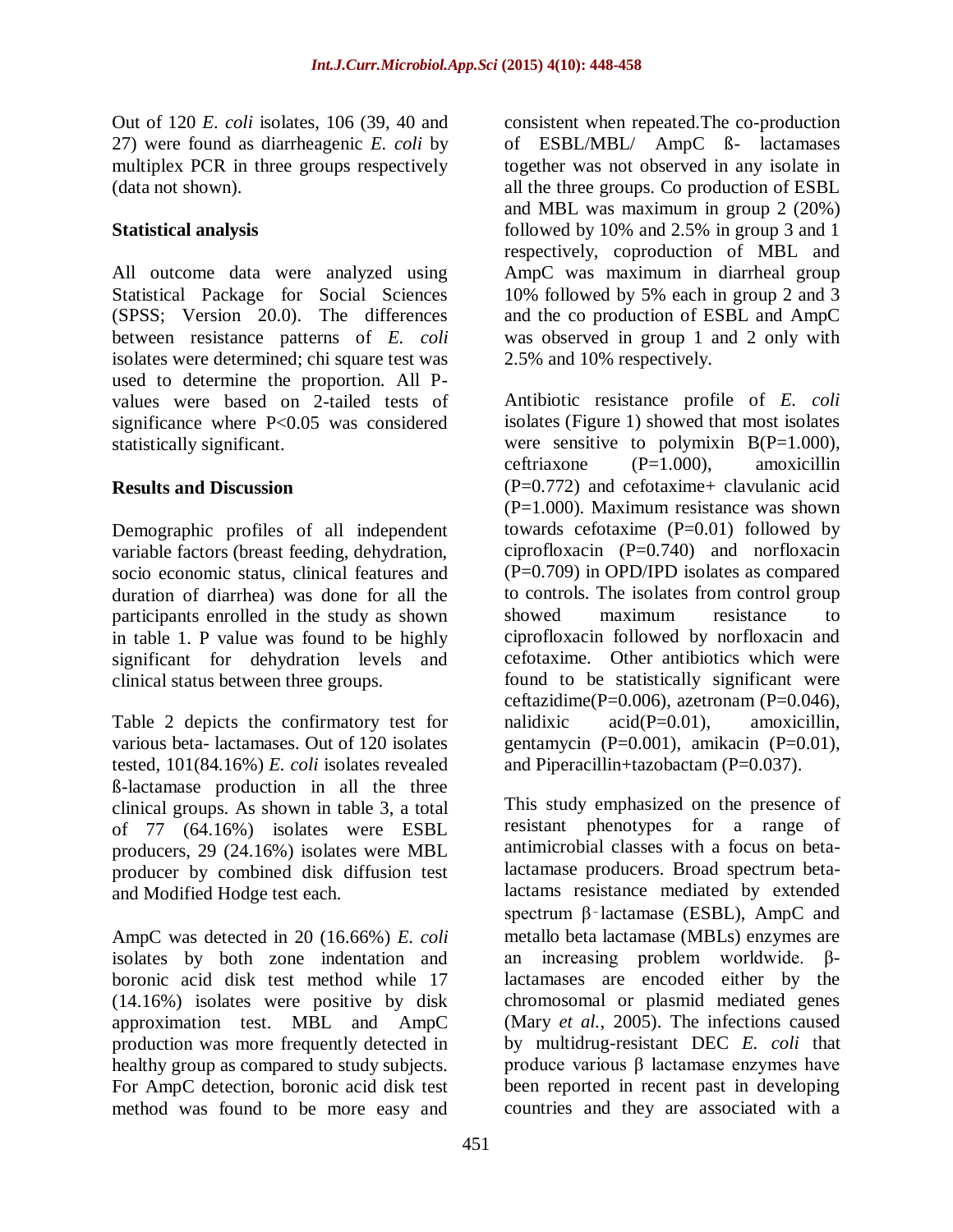significant morbidity and mortality in children (Itokazu *et al.,* 1996).

These phenotypic methods are easy and are able to discriminate between various classes at some extent. The production of betalactamase and multidrug resistance was more common in diarrheal and non diarrheal group; this may be due to the improper use of drugs and accumulation of virulent factors which are common in diarrheagenic *E. coli*. It was observed that, children admitted to the hospital receiving antibiotics harboured high Beta lactamase producing *E. coli* similar to children with that of acute diarrhea, suggesting the continued existence of resistant population in the community of this susceptible population. Further, it also indicates the extensive use of antibiotic in pediatric population. High ESBL producing isolates may likely to have emerged due to indiscriminate use of these antibiotics as indicated by high cefotaxime resistance. In our study, the prevalence of various β lactamases in DEC *E. coli* was alarmingly high and these enzymes were also found in healthy isolates. However; On the contrary the low level of resistance in healthy children cannot be ignored which may have developed due to selective pressure from environment and horizontal gene transfer.

The ESBL production was found to almost similar in group 1 and 2 (64.16 percent); and low in healthy controls, among all other β lactamases. The high production of ESBL is a matter of great concern as the effectiveness of third generation cephalosporins substantially decrease. The Study for Monitoring Antimicrobial Resistance Trends (SMART) Program 2007 showed similar levels of ESBL production by *E. coli* isolates but from a different site (intra-abdominal infections) (Hawser *et al.,* 2009). It was mentioned that ESBL levels

were highest in India (79 percent). In other studies, ESBL production was found to be very low, this may be due to the masking of ESBLs entirely by the over expression of AmpC b-lactamases, (Thomson, 2001) or by the induction of AmpC b-lactamase by clavulanate used in synergy tests (Sturenburg *et al.,* 2004).

In the present study, AmpC production was seen in 17.5 percent isolates as compared to that in other studies that had reported a high prevalence of the AmpC producer's up to 37.5 percent (Subha *et al.,* 2003). In another Indian study, 3.3 per cent of isolates produced AmpC β lactamases (Ratna *et al.,* 2003). Study at Kochi, India showed 12.5 percent AmpC production. After a first screening procedure, each of the three phenotypic AmpC tests used in this study was capable of confirming the majority of AmpC beta-lactamase-producing *E. coli* strains but the boronic acid disk test method gave consistent result throughout. AmpC type β-lactamases may also be carried on plasmids which can easily spread to other organisms within a hospital or geographic region since they confer resistance to cefoxitin. Boronic acid disc potentiation test has been used by various workers for detection of AmpC (Thomson, 2010; Hawser *et al.,* 2009). The AmpC producing organisms can act as a hidden reservoir for the ESBLs. Also, the high-level expression of the AmpC β-lactamases may mask the recognition of the ESBLs and it may result in a fatal and an inappropriate antimicrobial therapy. In the present study, all isolates resistant to cefoxitin, did not show AmpC production, suggesting that cefoxitin resistant could be due to some other enzymatic mechanism (ESBLs, MBLs) or non-enzymatic mechanism like porin channel mutation (Rawat *et al.,* 2012; Bethel, 2004).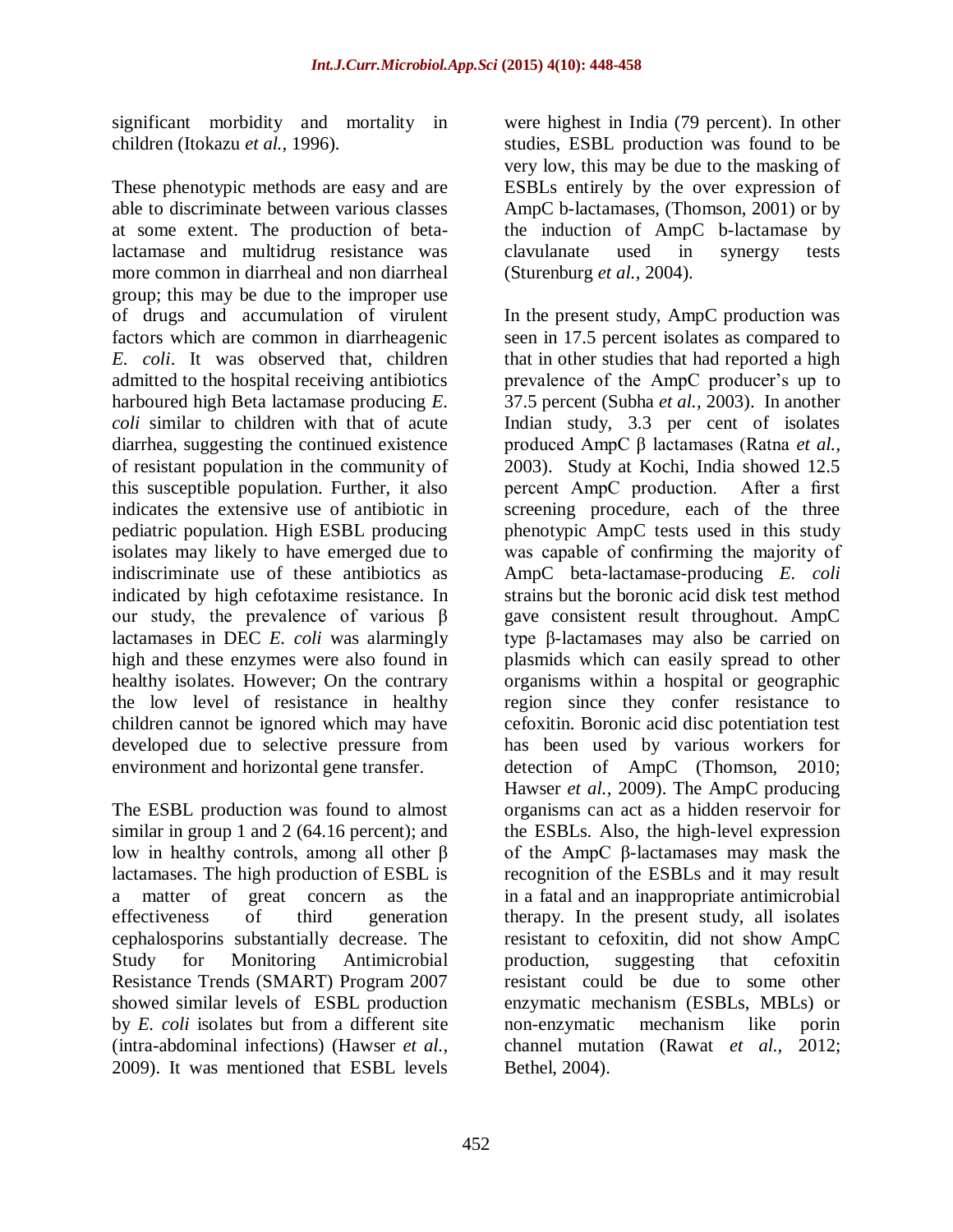| S.no.            | <b>Variables</b>          | <b>OPD</b> (40)<br>IPD $(40)$ |                  | <b>CONTROLS</b>  | P-value    |  |
|------------------|---------------------------|-------------------------------|------------------|------------------|------------|--|
|                  |                           | N(%)                          | N(%)             | (40) N (%)       |            |  |
| 1.               | (in)<br>years):<br>Age    | 2.84(7.93)                    | 2.32(5.71)       | 1.73(1.67)       | 0.67       |  |
|                  | mean (SD)                 |                               |                  |                  |            |  |
| 2.               | Age group:                |                               |                  |                  |            |  |
|                  | < 1yr                     | 16(40)                        | 20(50)           | 16(40)           |            |  |
|                  | 1year-3year               | 14(35)                        | 6(15)            | 10(25)           | 0.324      |  |
|                  | 3year-5year               | 10(25)                        | 14(35)           | 14(35)           |            |  |
| 3.               | feeding<br><b>Breast</b>  |                               |                  |                  |            |  |
|                  | status                    | 27(67.5)                      | 30(75)           | 25(62.5)         | 0.481      |  |
|                  | Still breast feeding      | 13(32.5)                      | 10(25)           | 15(37.5)         |            |  |
|                  | <b>Breast</b><br>feeding  |                               |                  |                  |            |  |
|                  | stopped                   |                               |                  |                  |            |  |
| $\overline{4}$ . | Dehydration               |                               |                  |                  |            |  |
|                  | status                    | 33(82.5)                      | 3(7.5)           | $\boldsymbol{0}$ |            |  |
|                  | Severe dehydration        | 7(17.5)                       | 7(17.5)          | 2(5)             | $< 0.001*$ |  |
|                  | mild dehydration          | $\theta$                      | 30(75)           | 38(95)           |            |  |
|                  | no dehydration            |                               |                  |                  |            |  |
| $\overline{5}$ . | <b>Clinical status</b>    |                               |                  |                  |            |  |
|                  | no symptoms               | $\boldsymbol{0}$              | 35(87.5)         | 40(100)          |            |  |
|                  | Vomiting only             | 32(80)                        | 3(7.5)           | $\Omega$         |            |  |
|                  | Fever only                | 7(17.5)                       | 2(5)             | $\overline{0}$   | $< 0.001*$ |  |
|                  | <b>Both</b>               | 1(2.5)                        | $\Omega$         | $\theta$         |            |  |
|                  | (vomiting +fever)         |                               |                  |                  |            |  |
| 6.               | of<br><b>Duration</b>     |                               |                  |                  |            |  |
|                  | diarrhea                  | 28(70)                        | 9(22.5)          | 4(10)            | 0.08       |  |
|                  | $<$ 2 days                | 12(30)                        | $\boldsymbol{0}$ | $\overline{0}$   |            |  |
|                  | $3-7$ days                |                               |                  |                  |            |  |
| 7.               | <b>Economic</b><br>status |                               |                  |                  |            |  |
|                  | (income/year)             |                               |                  |                  |            |  |
|                  | $(< 1$ lakh)              | 31(77.5)                      | 32(80)           | 20(50)           | $0.005*$   |  |
|                  | $(>1$ lakhs)              | 9(22.5)                       | 8(20)            | 20(50)           |            |  |

**Table.1** Demographic profile of the isolates

\*Statistically significant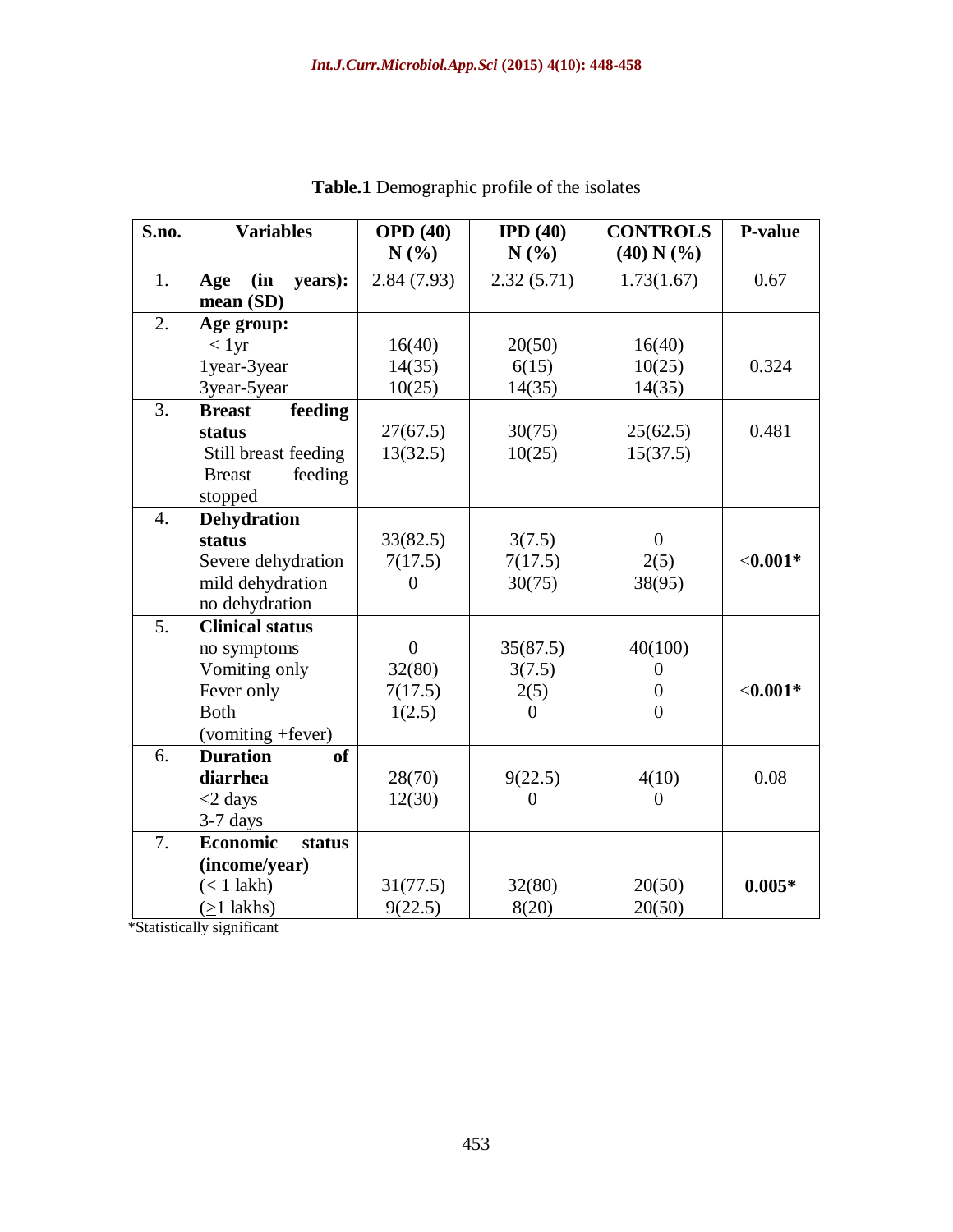| Table.2 Phenotypic confirmatory tests for beta lactamases |  |
|-----------------------------------------------------------|--|
|-----------------------------------------------------------|--|

| $B-$<br>lactamases | <b>Figure</b><br>Confirmatory<br>tests       |               | <b>Explanation</b>                                                                                                                                                                                                                                                                                                                                                                                                               | <b>Quality controls</b>                                                                                              |  |
|--------------------|----------------------------------------------|---------------|----------------------------------------------------------------------------------------------------------------------------------------------------------------------------------------------------------------------------------------------------------------------------------------------------------------------------------------------------------------------------------------------------------------------------------|----------------------------------------------------------------------------------------------------------------------|--|
| <b>ESBL</b>        | Double Disk<br><b>Synergy Test</b><br>(DDST) |               | Double Disk Synergy Test (DDST) method indicating ESBL<br>producing isolate having increased zone size with<br>ceftazidime +clavulanic acid ( $>$ or =5mm) as compared to<br>cefotaxime disk alone.                                                                                                                                                                                                                              | E. coli ATCC 25922 was used as<br>negative<br>control<br>and<br>K.<br>pneumoniae ATCC 700603 as<br>positive control. |  |
| AmpC               | AmpC disk test                               |               | AmpC disk test with the upper Tris/EDTA disk inoculated<br>with the test isolate and placed adjacent to a cefoxitin (FOX)<br>disk on a lawn of cefoxitin resistant E. coli isolate. The<br>indented zone margin is evidence of hydrolysis of cefoxitin<br>by the AmpC enzymes that diffused out of the permeabilized<br>cells on the Tris/EDTA disk. AmpC disks (filter paper<br>containing tris-EDTA), CX: 30µg cefoxifin disks |                                                                                                                      |  |
|                    | Boronic acid disk<br>test                    |               | Representing Boronic acid disk test method indicating MBL<br>producing strain having increased zone size with 300µg of<br>phenyl boronic acid+ cefoxitin (>5mm) as compared to 30<br>µg cefoxitin disc alone.                                                                                                                                                                                                                    | E. coli ATCC 25922 was used as<br>negative control and E. cloaceae<br>BAA-1143 as a positive control.                |  |
|                    | Disk<br>approximation test                   |               | Representation of disk approximation test. No zone<br>flattening of ceftazidime toward ertapenem disk (inducing<br>substrate) showing negative result. ERT: ertapenem (10 µg),<br>CAZ: Ceftazidime (10 µg), AMC: Amoxillin-clavulanate<br>$(20/10 \mu g)$ .                                                                                                                                                                      |                                                                                                                      |  |
| <b>MBL</b>         | Double disk<br>potentiation test             | <b>ETEDTA</b> | Double disk potentiation test showing increase in zone size<br>with ertapenem disk potentiated with EDTA to test isolate<br>when compared with plain ertapenem disk placed in a lawn<br>of test organism.                                                                                                                                                                                                                        | E. coli ATCC 25922 as negative<br>control<br>and<br>K.<br>pneumoniae<br>ATCC/BAA-1705/1706 was used                  |  |
|                    | Modified Hodge<br>test                       |               | Modified Hodge test for screening of metallo $\beta$ -lactamase<br>where the positive strain $(K.$ pneumoniae ATCC 1705) is<br>producing indentation in zone of inhibition of imipenem to<br>E. coli ATCC 25922.                                                                                                                                                                                                                 | as positive control.                                                                                                 |  |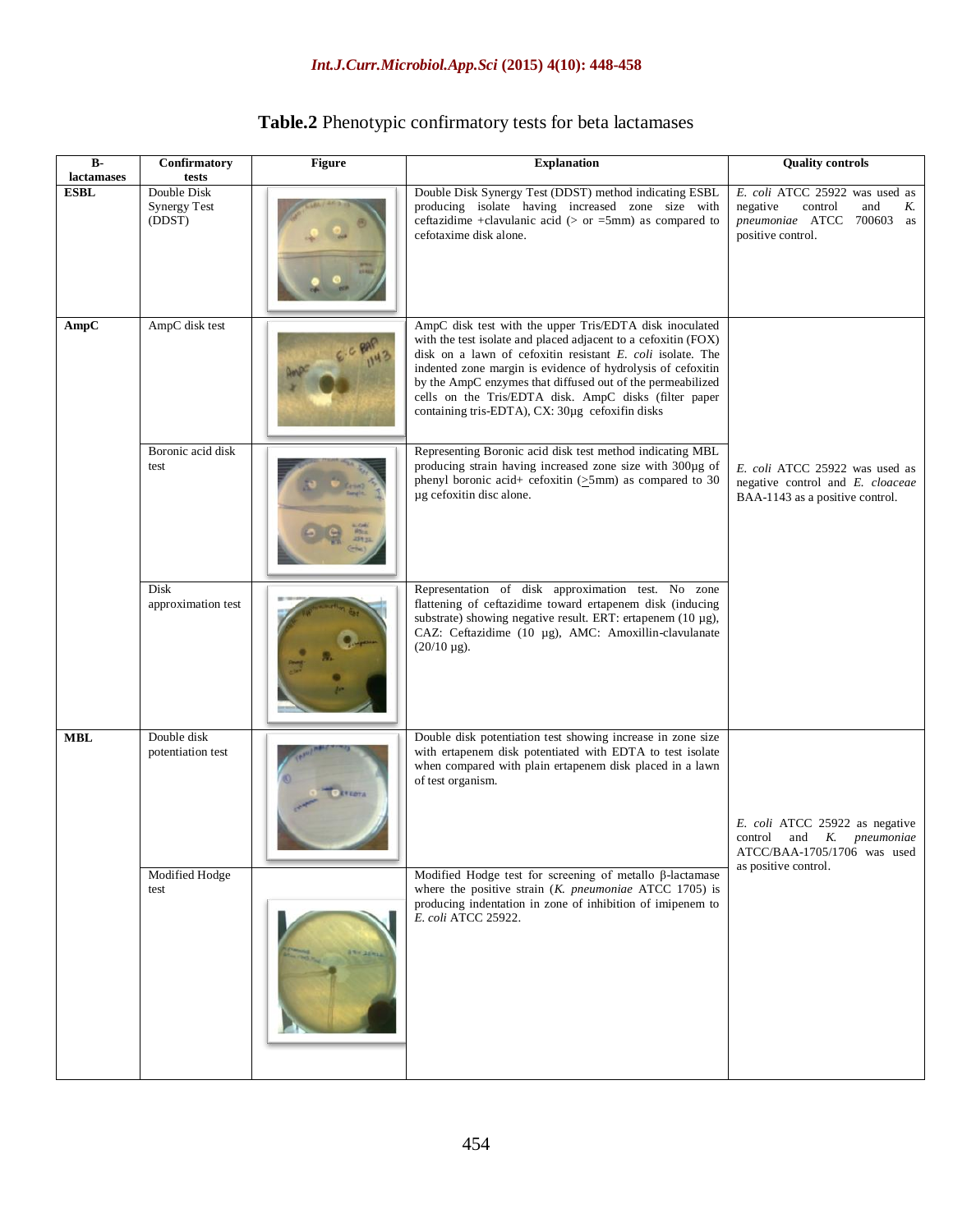|           | <b>ESBL</b>         | <b>MBL</b>         | AmpC             |              | ESBL+MBL      | MBL+AmpC  | $ESBL+AmpC$ |                |
|-----------|---------------------|--------------------|------------------|--------------|---------------|-----------|-------------|----------------|
|           | $n\frac{\omega}{6}$ | $n\left(\%\right)$ | $n$ (%)          |              | $n$ (%)       | $n$ (%)   | $n$ (%)     |                |
| Groups    |                     |                    | Zone             | Boronic acid | Disk          |           |             |                |
|           |                     |                    | indentation test | disk test    | approximation |           |             |                |
|           |                     |                    |                  | method       | test          |           |             |                |
| $1(n=40)$ | 27(67.5)            | 5(10)              | 6(15)            | 6(15)        | 4(10)         | 1(2.5)    | 4(10)       | 1(2.5)         |
|           |                     |                    |                  |              |               |           |             |                |
| $2(n=40)$ | 27(67.5)            | 13(32.5)           | 6(15)            | 6(15)        | 5(12.5)       | 8(20)     | 2(5)        | 4(10)          |
|           |                     |                    |                  |              |               |           |             |                |
| $3(n=40)$ | 23(57.5)            | 11(27.5)           | 8(20)            | 8(20)        | 8(20)         | 4(10)     | 2(5)        | $\overline{0}$ |
| Total     | 77(64.16)           | 29(24.16)          | 20(16.66)        | 20(16.66)    | 17(14.16)     | 13(10.83) | 8(6.66)     | 5(4.16)        |
| $(n=120)$ |                     |                    |                  |              |               |           |             |                |
| P value   | 0.408               | $0.024*$           | 0.611            | 0.595        | 0.708         | $0.045*$  | 0.728       | 0.125          |

**Table.3** Distribution of ESBL, MBL and AmpC either single or in combination in three groups

\*Statistically significant

**Figure.1** Distribution of antibiotics among three groups



In the present study, MBL's were low in group 1 and almost same frequency of occurrence in IPD and healthy group. 25 percent isolates demonstrated MBL activity in IMP/meropenem sensitive strain. A previous study from this area has also reported 33.3 percent MBL production in IMP sensitive gram negative strains (Rawat, 2011). Carbapenems remain the only βlactams active against the AmpC and the

ESBL co producers however, producers of metallo β-lactamases have increased the resistance to carbapenems.

In the present study, coexistence of ESBL and MBL was reported in 10.83 percent isolates, AmpC and MBL co production was showed by 6.66 percent isolates and the AmpC and the ESBL co production was showed by 4.16 percent isolates in all the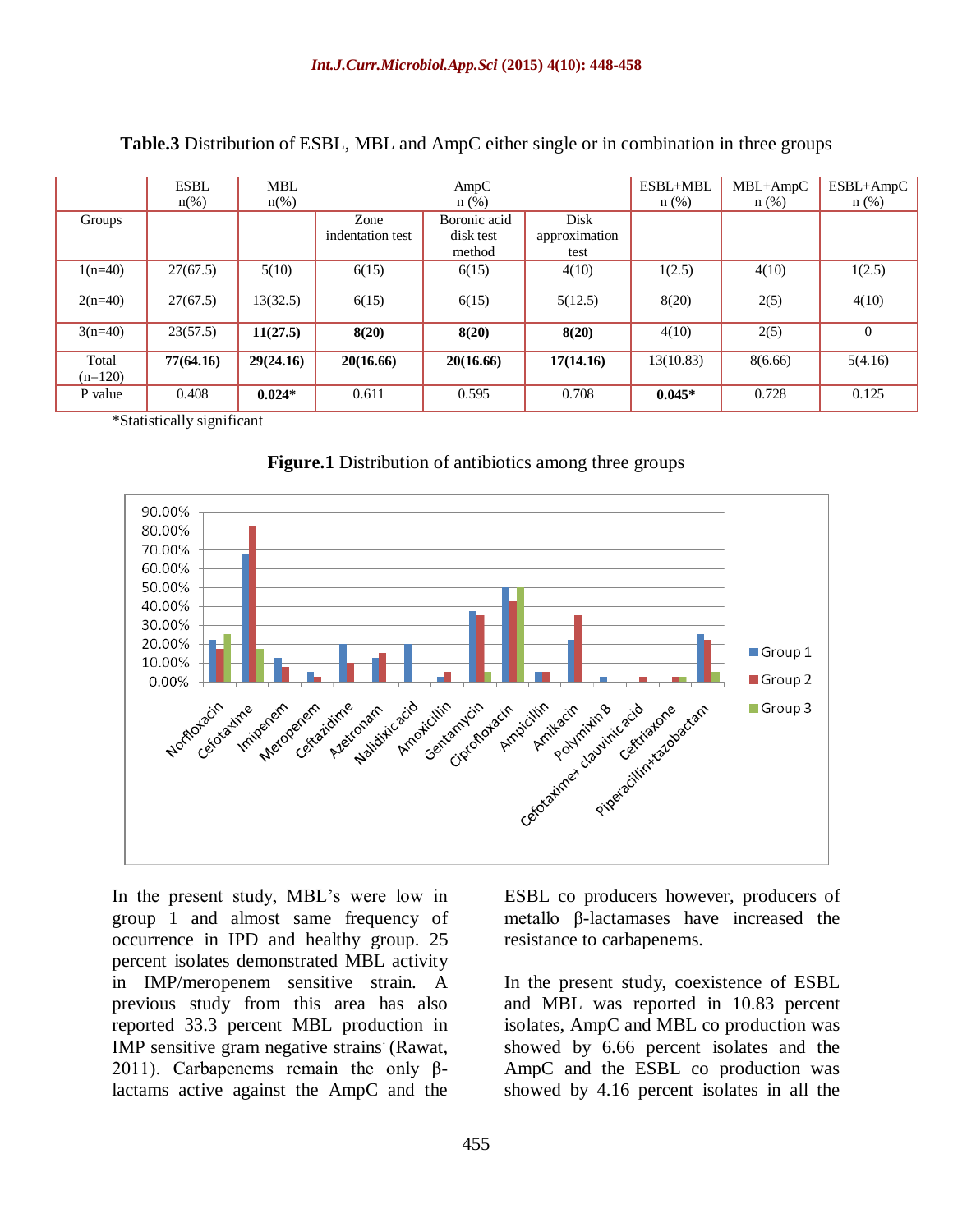three groups. Higher level of co producers among beta-lactams suggests that there is an increase in horizontal transfer of resistance gene. This reinforces the importance of continuous surveillance. When resistance was conferred by producing a single enzyme, it was commonly the ESBL but when the multiple enzyme production was observed, AmpC and MBLs were more common.

The high prevalence of multidrug resistance in DEC *E. coli* raises the need for an early detection of the β-lactamase producing organisms by simple screening methods, which can help in providing an appropriate antimicrobial therapy and in avoiding the development and the dissemination of these resistant strains. It is important to develop our own antimicrobial program which should be based on the local epidemiological data and international guidelines, to optimize the antimicrobial use among hospitalized patients, to provide a costeffective therapy and to reduce the adverse consequences of the antimicrobial use (Laxmi, 2008).

In conclusion for this study Amp-C, ESBL and MBL were the main resistance patterns of the strains evaluated. High prevalence of ESBL and plasmid-mediated AmpC was due to extensive use of third-generation cephalosporins. Detection of beta-lactamase by phenotypic methods was an attempt to identify the gut flora *E. coli* drug resistance profile before administration of drugs. Microbiological excellence is needed more than ever, and it is critical that ESBLs, AmpC beta-lactamases, and carbapenemases be promptly and accurately detected.Multiple resistances to antimicrobial drugs among *E. coli* isolates complicate therapeutic management of infections. Early Detection of beta lactamase production is important in routine

laboratories in order to establish the antibiotic therapy and to achieve the favourable clinical outcomes. Implementation of simple phenotypic tests in the laboratories will help us to reduce the spread of various beta-lactamase harboring *E. coli* in diseased as well as in healthy children. Understanding the molecular basis of resistance acquisition and transmission can contribute to the development of new strategies to combat this phenomenon. Identification of DEC is important because our study reveals that self limiting diarrhea are being treated with high end antibiotic by overzealous clinicians leading to the current status of multidrug resistant *E. coli* which eventually here lead to the spread of resistant genes to the commensal *E. coli* of the gut microbiota.

## **Acknowledgment**

This work was supported in part by the Council of Scientific and Industrial Research, Library Avenue, Pusa, New Delhi 110012 India, project 08/532 (0007)/2011- EMR-I.Special thanks to all the participants in this research. We also thank all the staff members of our department for their support.

### **Reference**

- Bethel, C.R., Hujer, A.M., Helfand, M.S., Bonomo, R.A. 2004. Exploring the effectiveness of tazobactam against ceftazidime resistant *Escherichia coli*: Insights from the comparison between susceptibility testing and beta‑lactamase inhibition. *FEMS Microbiol. Lett.,* 234(1): 99–103.
- [Black, J.A.](http://www.ncbi.nlm.nih.gov/pubmed/?term=Black%20JA%5BAuthor%5D&cauthor=true&cauthor_uid=16000421), [Moland, E.S.](http://www.ncbi.nlm.nih.gov/pubmed/?term=Moland%20ES%5BAuthor%5D&cauthor=true&cauthor_uid=16000421), [Thomson, K.S.](http://www.ncbi.nlm.nih.gov/pubmed/?term=Thomson%20KS%5BAuthor%5D&cauthor=true&cauthor_uid=16000421) 2005. AmpC disk test for detection of plasmid-mediated AmpC betalactamases in Enterobacteriaceae lacking chromosomal AmpC beta-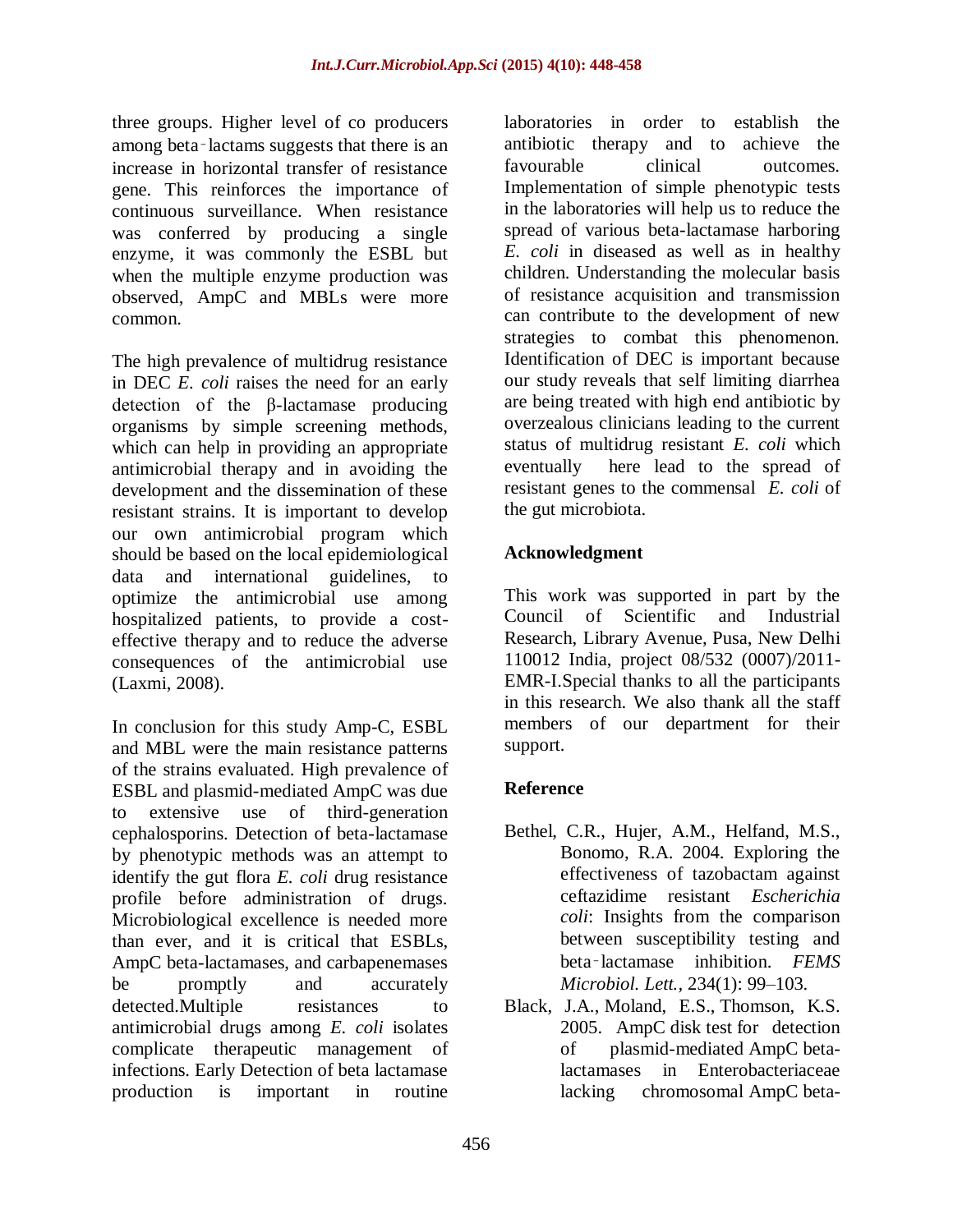lactamases. *[J. Clin.](http://www.ncbi.nlm.nih.gov/pubmed/16000421)  [Microbiol.,](http://www.ncbi.nlm.nih.gov/pubmed/16000421)* 43(7): 3110–3.

- Clinical and Laboratory Standards Institute (CLSI), 2006. Performance standards for antimicrobial susceptibility testing,  $19<sup>th</sup>$  informational supplements, 2009; M100-S16. Wayne, PA, USA.
- Clinical and Laboratory Standards Institute. Performance standards for antimicrobial susceptibility testing,  $20<sup>th</sup>$  informational supplement, January and June, 2010; M100-S 21. CLSI 2013. Wayne, PA, USA.
- Colle, J.G., Miles, R.S., Watt, B. 1996. Test for the identification of bacteria. In: Collee, J.G., Faser, A.G., Marmion, B.P., Simmons, A. (Eds). Mackie and McCartney practical medical microbiology, 14th ed. Churchill Livingstone, London. Pp. 131–45.
- Deshmukh, D.G., Damle, A.S., Bajaj, J.K., Bhakre, J.B. 2011. The metallo βlactamase producing clinical isolates from the patients of a tertiary care hospital. *J. Lab. Physicians,* 3(2): 93–97.
- Hawser, S.P., Bouchillon, S.K., Hoban, D.J., Badal, R.E., Hsueh, P.R., Paterson, D.L. 2009. Emergence of high levels of extended-Spectrum-β lactamaseproducing gram negative bacilli in the Asia-Pacific region: data from the Study for Monitoring Antimicrobial Resistance Trends (SMART) Program, 2007. *Antimicrob. Agents Chemother.,*  53(8): 3280–4.
- Itokazu, G., Quinn, J., Bell-Dixon, C., Kahan, F., Weinstein, R. 1996. The antimicrobial resistance rates among aerobic the gram-negative bacilli which were recovered from the patients in the intensive care units: the evaluation of a national post marketing surveillance program.

*Clin. Infect. Dis.,* 23(4): 779–84.

- Jacoby, G.A. 2009. AmpC β-lactamases*. Clin. Microbiol. Rev.,* 22(1): 161– 182.
- Khan, M.K.R., Thukral, S.S., Gaind, R. 2008. Evaluation of the modified double-disc synergy test for the detection of ESBLs in the Amp-C β lactamase- producing *Proteus mirabilis. Ind. J. Med. Microbial*., 26(1): 58–61.
- Koneman, E.W., Allen, S.D., Janda, W.M., Schreckenberger, P.C. 1997. Mycology. In: Color atlas and textbook of diagnostic microbiology, 6th edn., Lippincott Williams & Wilkins, Philadelphia, PA. Pp. 983– 1057.
- Laxmi, V. 2008. The need for national/regional guidelines and policies in India to combat antibiotic resistance. *Ind. J. Med. Microbiol*., 26(2): 105–07.
- Lee, K., Chong, Y., Shin, H.B., Kim, Y.A., Yong, D., Yum, J.H. 2001. Modified Hodge test EDTA disk synergy tests to screen metallo- β-lactamaseproducing strains of *Pseudomonas* and *Acinetobacter* species. *Clin. Microbiol. Infect*., 7(2): 88–91.
- Livermore, D.M. 2003. Bacterial resistance: origins, epidemiology, and impact. *Clin. Infect. Dis.,* 36(suppl. 1): S11– 23.
- Livermore, D.M. 2009. Has the era of untreatable infections arrived? *J. Antimicrob. Chemother*., 64: 29–36.
- Marchiaro, P., Mussi, M.A., Ballerini, V., Pasteran, F., Viale, A.M., Vila, A.J., Limansky, A.S. 2005. Sensitive EDTA-based microbiological assays for detection of metallo-betalactamases in non-fermentative gram negative bacteria. *J. Clin. Microbiol.,* 43(11): 5648–52.
- Mary, V.J., Kandathi, A.J., Balaji, V. 2005.